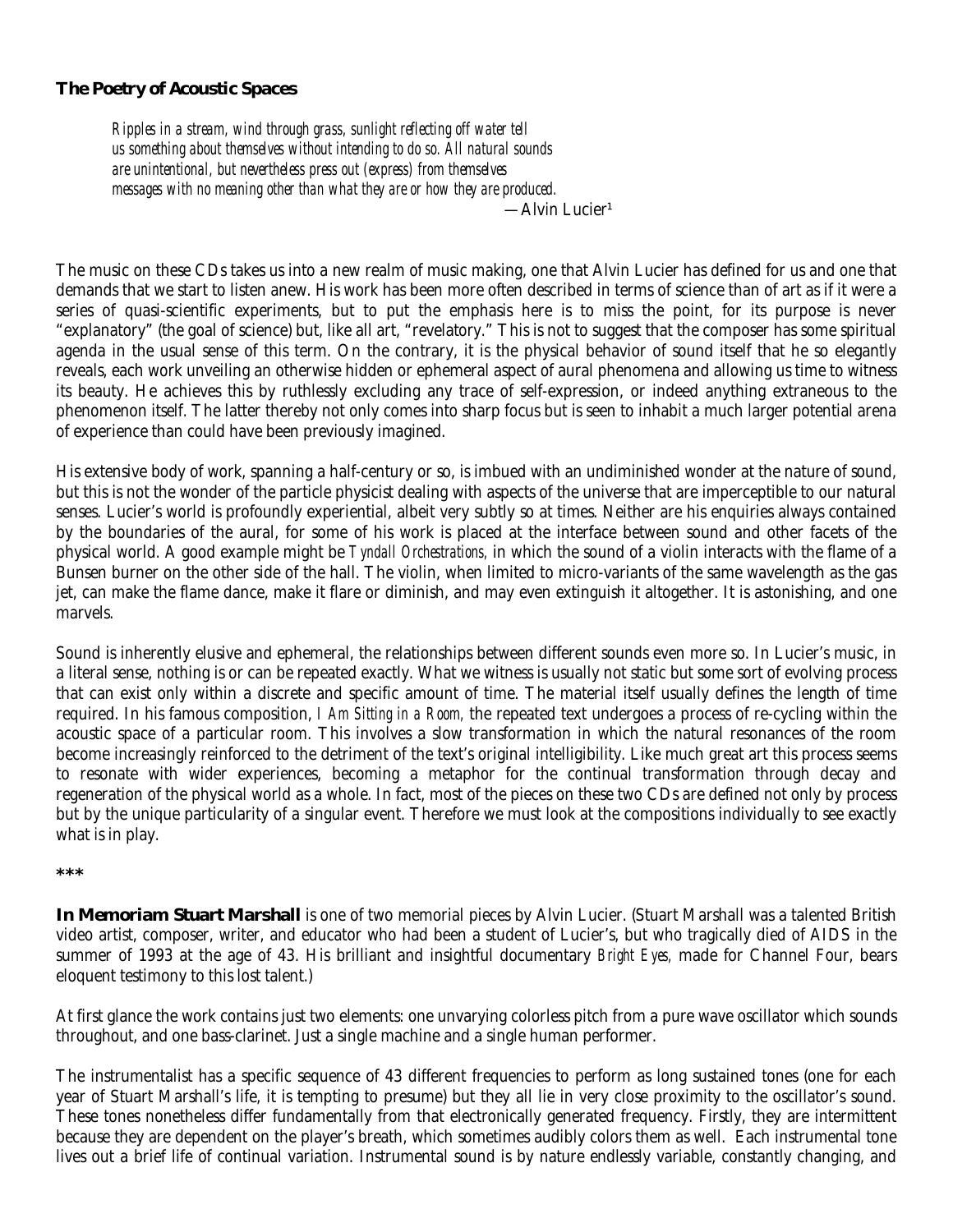because each of these particular tones is close in pitch to the pure wave pitch from the oscillator, the two together produce beating. Those bass-clarinet notes that are closest to being in unison produce slower beats than those that are more divergent. The perfect unison alone is free of beats. Furthermore, the bass-clarinet notes that are slightly sharper than the oscillator pitch produce beats that move spatially toward the speaker, while those that are flatter produce beats that move away. It is the player alone who can alter the character of this beating.

This relationship between the sounds of musician and oscillator is in so many ways suggestive, but exactly of what? What might this impersonal unvarying sound, seemingly without beginning or end, signify? It appears that the musician's sonic proximity to it may uniquely vitalize and validate the essential creative enterprise, and this too is provokingly allusive. There are many obvious interpretations, artistic, social, and religious, but are these considerations at all pertinent to the experience? These and similar questions are impossible to answer. Lucier offers no clues and leaves us as private individuals to sort them out as we think fit.

What we can say is that confronting these low sounds without interruption for the duration of this piece is a particularly dark, somber, and cumulative experience, which becomes apparent in the few seconds after the end when the sound has finally ceased. Considering this, it is difficult to overlook completely that this is an *In Memoriam*.

*40 Rooms* was written in 1996 for the Barton Workshop and was made possible by a grant from the Marcia and Christopher Jaffe Program in Art, Music and Architecture at Rensselaer Polytechnic Institute in Troy, New York.

A pair of stereo microphones pick up the players' sounds and feed them into a digital delay system designed to simulate the acoustic properties of 40 different-sized rooms. During the performance, the operator of the system simply sends the performers' sounds from room to room in a predetermined order. The five musicians test the delay time of each by playing tones of various lengths and dynamic levels, suggesting the architecture to our imagination. Quite contrary to most other music, the pitch relationships between the notes are unimportant. Pitches exist only for what they divulge through the quality of their decay. In listening to these decaying sounds, it is not the comparative duration alone that should concern us but also the complex colorings and overtone amplifications that each room contributes. At first, single notes are sounded, but later simultaneities and overlaps resound in these conceptual spaces.

Jon Higgins was a remarkable musician and scholar, a celebrated singer of South Indian classical music, and an influential academic who died tragically in a car accident in December 1984. He was a friend of the composer and a colleague at Wesleyan University. Superficially, *In Memoriam Jon Higgins* may appear to be similar to *In Memoriam Stuart Marshall,* but the differences are perhaps even more significant, as they make for a quite different musical experience.

Again the basic elements are one musician and one pure wave oscillator, but in this piece the electronic sound is not static; quite the opposite, it is in constant movement. Nonetheless, this movement is so gradual that at first it appears to be almost imperceptible, but slowly we begin to perceive its trajectory. During the course of the work it makes one long slow sweep across the whole range of the clarinet from the lowest note to the highest, and this movement defines the overall duration of the piece. Its speed is totally invariable and inexorable, like the course of a planet or star. As in the previous *In Memoriam,* the clarinetist performs a discontinuous sequence of sustained tones. Often the clarinet enters just slightly above the oscillator's pitch, allowing the latter's aural trajectory to then slowly cross that frequency. The beating gradually slows down as they converge and ceases altogether when a perfect unison is achieved, only to recommence as they begin once again to diverge. The effect is something like watching a solar eclipse. When the beating is very slow the patterns may sometimes be heard to spin through space. The instrumentalist finds that by the most exquisite control of pitch he can influence both time (the speed of the beating) and space (its movement). These beats become the music's main material, but they can never be fully predicted as certain frequencies are also affected by the unique acoustic properties of the room in which the performance takes place. There are few performers who can achieve this level of control as well as John Anderson, who has a unique ability to center his sound on particular frequencies and fix them unwaveringly.

In these rarefied conditions each specific particularity takes on its own significance. For example, the oscillator sweeps upward and in one direction only. One can hardly envisage how different the total experience would be if this movement were reversed. As with most of Lucier's work, we are made peculiarly aware of our role as witnesses to these processes.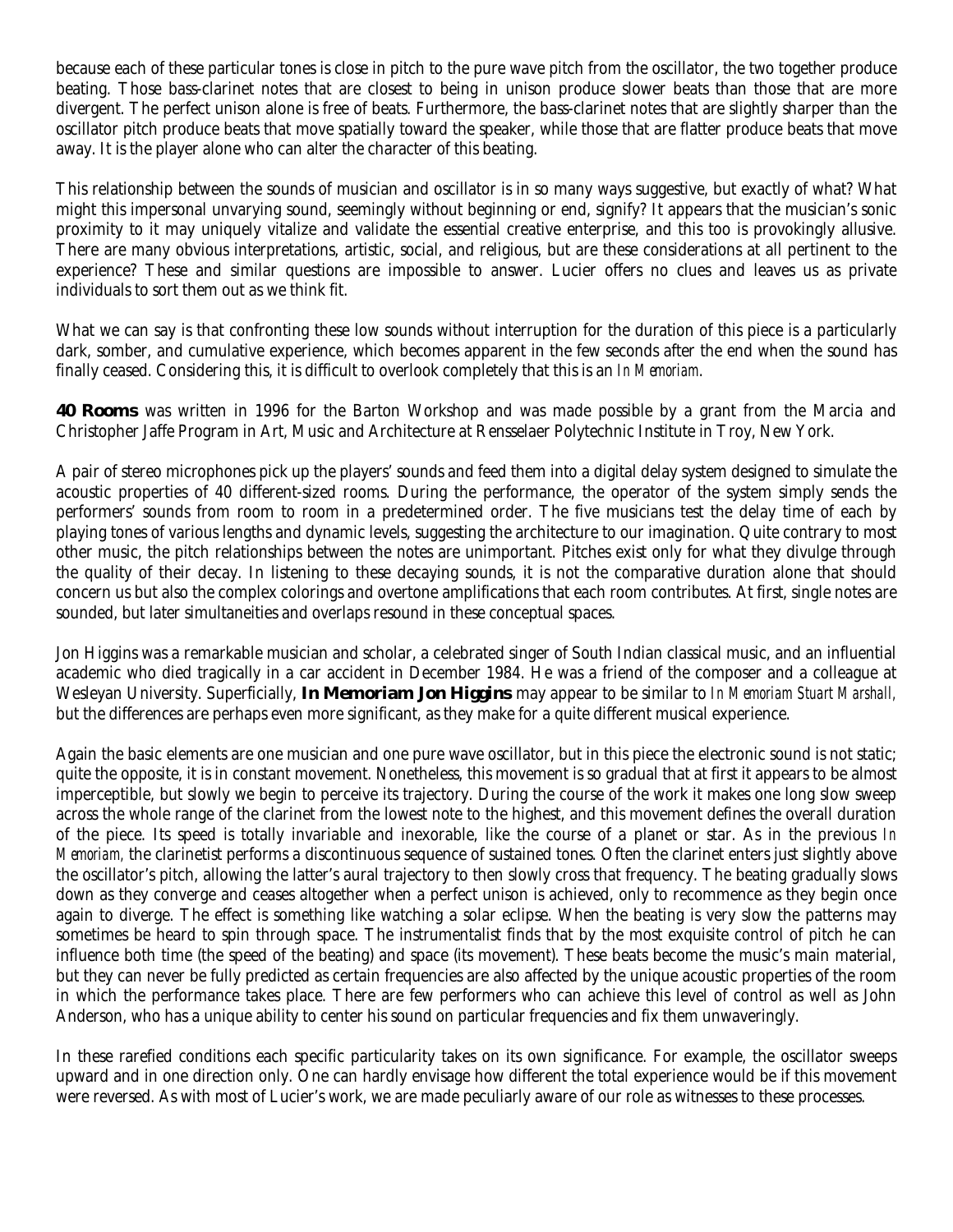*The idea of my work is that the experience of perceiving the piece is the experience of being aware of yourself perceiving it.* ²

Letters, for violin, clarinet, cello, and piano, was written in 1991 for the one hundredth concert of Ny Musik Boras in Sweden. The conventional staff notation of the score belies the unusual conception of this delightful and intimate work.

The notation is a graphic representation of a congratulatory message to the composer Björn Nilsson, the organization's founder. The players "draw" the visual aspect of the letters with sounds. Piano clusters of short duration form the vertical columns of letters such as "T" and "B"; sustained notes provide the horizontal lines for letters such as "E" and "F"; glissandi form the curves for letters such as "O" and "S", as well as the diagonals for "N" and "V". For example, the opening "H" in the word "HELLO" is formed by two short piano clusters separated by a sustained clarinet tone. The "O" in "HELLO" is formed by violin and cello starting from a central tone, making contrary motion glissandi to the octave above and below and then returning. The composer says that discriminating listeners should be able to decipher the text in this way. The letters are all in upper-case form.

To start you off, the message begins: *HELLO BJORN . . .* \*

This encoding should not divert us from hearing the music itself, which is highly focused, and restrained, and somewhat more personal than we are accustomed to in Lucier's work. It's as if we caught him in a private moment away from his work. The music's humane elegance is something one can savor without worrying at all about hidden messages.

Turning to the second CD in this set, we find a number of pieces requiring two pure wave oscillators in place of the single one in the works discussed so far. This creates more complex aural phenomena, which is sometimes taken further still by the use of multiple instrumentalists.

*Q* was composed in 1996 for the Barton Workshop. Two pure tone oscillators are tuned a major 2nd apart (A-flat and Bflat) and each is routed to one of the two loudspeakers positioned on either side of the five instrumentalists. Their musical material all lies within the compass of the major third (G to B) that surrounds the electronic tones. In other words, the oscillators *spatially* contain the instrumentalists while at the same time the instrumentalists *tonally* contain the oscillators. In this way their relationship is essentially symbiotic. The oscillators operate as fixed gravitational centers around which the instrumental sounds constantly orbit. The musicians play long tones in specific but tiny microtonal steps (each just 6/7 cents or 1/30th of a tone apart). Each of these steps creates its own character and speed of beating through its specific proximity to one or both of the oscillator tones. This means that theoretically, up to ten individual beating patterns can sound together. More subsidiary beating occurs between the various strands of instrumental sounds. Altogether it makes an incredibly rich dish. The "Q" of the title stands for "Quintet," but could also refer to the narrow bandwidth the piece encompasses.

*A Tribute to James Tenney* appeared in a collection of essays and music to honor the composer James Tenney (*Perspectives of New Music* vol. 25, numbers 1 & 2, 1987).

This work again requires two oscillators, but only a single instrumentalist, in this case a double-bassist. There are five discrete sections, each successive section being pitched an octave lower than the one before, creating a series of four precipitously large downward steps. Each of these is defined by the tuning of the oscillators and by its pitch range. The solo double-bassist, in this case Jos Tieman, stands equidistant between the two speakers that are on either side of the performance area.

In each section the beating patterns occur at one half the speed of those in the previous section. There are also timbral transformations that the electronic sounds induce in the instrumental color. In the opening section, for example, the double-bass appears very reedy, almost like an oboe. Each successive stage in the downward journey affects the instrumental color distinctively and incrementally. It is a fascinating process to witness.

The composition was originally written for bass player Roy Wiseman.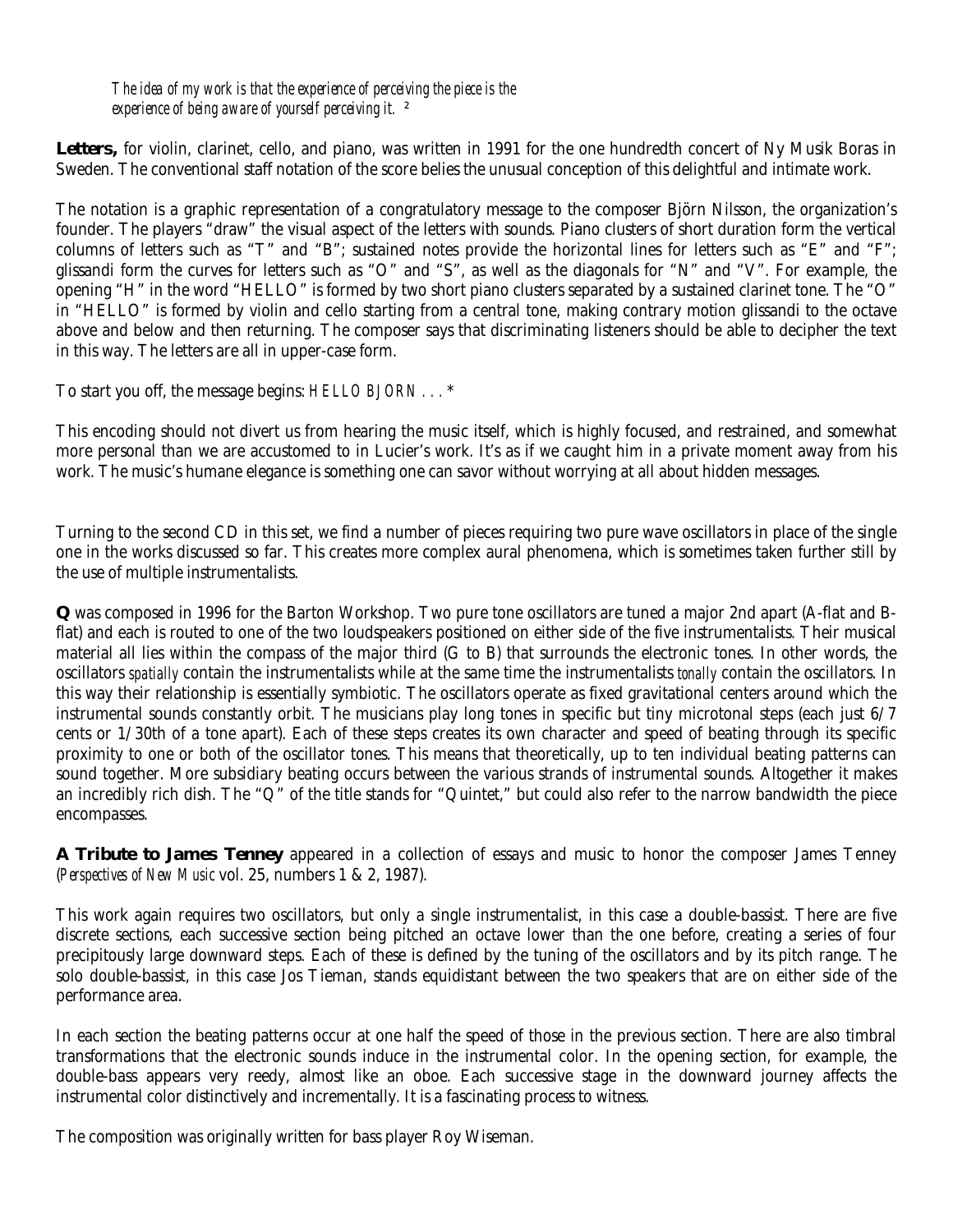*Bar Lazy J,* for clarinet and trombone, was written for the performers on this recording, John Anderson and James Fulkerson. Together they play a series of 72 long tones. The clarinet merely alternates between two tones a semitone apart, while the trombonist minutely scans the territory in between these two markers by means of an ascending series of micro-steps. From time to time he steps back a few degrees only to then recommence his exploratory ascent.

*Fideliotrio* is a composition for piano, viola, and cello without electronics, commissioned by the Connecticut-based Fidelio Trio. The composer has written, "I have relied solely on acoustic instruments, asking of the string players an extraordinarily high degree of bow and pitch control and of the pianist, very subtle variations of timing and attack."<sup>3</sup> The two string players make carefully defined parabolas, sweeping across the area between a semitone above and a semitone below the central piano tone. The pianist repeats this single tone at precise but irregular intervals, varying only the loudness of attack. "The piano tones track in inverse proportion the number of audible beats being produced between the viola and cello at any given moment . . . As the sound of the two bowed strings interfere with the three hammered strings of the single piano tone, slight variations in timbre and spatial location occur." 4

In *Wind Shadows* from 1994 we again have two pure tone oscillators, but tuned so closely together that they appear to be in unison. In fact, the frequencies are five cycles apart, and this creates a slow beating pattern that spins across the room about once every five seconds. The effect is quite unsettling. Some people find it can give them a slight feeling of seasickness—but relief is at hand! The trombonist plays long tones in near-unison with the spinning waves which causes other, secondary beats to appear; but when the instrument comes into a unison, the original five-second beating pattern abruptly ceases and calm is established. However, this is short lived, ending just as abruptly as it started with the cessation of that particular instrumental note.

It was written for Roland Dahinden, who also premiered the work at Wesleyan University in October 1994.

—*Frank Denyer*

*Frank Denyer is a composer and pianist whose music can be heard on* Finding Refuge in the Remains (Etcetera KTC 1221), Fired City (Tzadik 7082), *and* Faint Traces (Mode 151).

\* The encoded text of *Letters* reads: *"HELLO BJORN CONGRATULATIONS ON YOUR 100TH CONCERT NY MUSIK BORAS DON'T STOP NOW ALL MY LOVE ALVIN LUCIER"* 

<sup>1</sup> Interview between Alvin Lucier and cellist Arne Deforce in Gent, Belgium, on the occasion of the performance of *Music for Cello with One or More Amplified Vases,* at Handelsbeurs Festival, *Acta Religiosa,* Gent, May 13, 2003. http://www.arnedeforce.be/LucierInterv.html

² "Beats that can push sugar."Alvin Lucier interviewed by Michael Parsons, May 27, 1995, *Resonance* magazine, vol. 4, number 1, London.

³ Composer's program note.

4 Score of the music.

 $\overline{a}$ 

**Alvin Lucier** was born in 1931 in Nashua, New Hampshire. He was educated in Nashua public and parochial schools, the Portsmouth Abbey School, Yale, and Brandeis, and spent two years in Rome on a Fulbright Scholarship. From 1962 to 1970 he taught at Brandeis, where he conducted the Brandeis University Chamber Chorus, which devoted much of its time to the performance of new music. Since 1970 he has taught at Wesleyan University, where he is John Spencer Camp Professor of Music.

Lucier has been a pioneer in several areas of music composition and performance, including the notation of performers' physical gestures, the use of brain waves in live performance, the generation of visual imagery by sound in vibrating media, and the evocation of room acoustics for musical purposes. His recent works include a series of sound installations and works for solo instruments, chamber ensembles, and orchestra in which rhythmic and spatial phenomena are created by means of close tuning.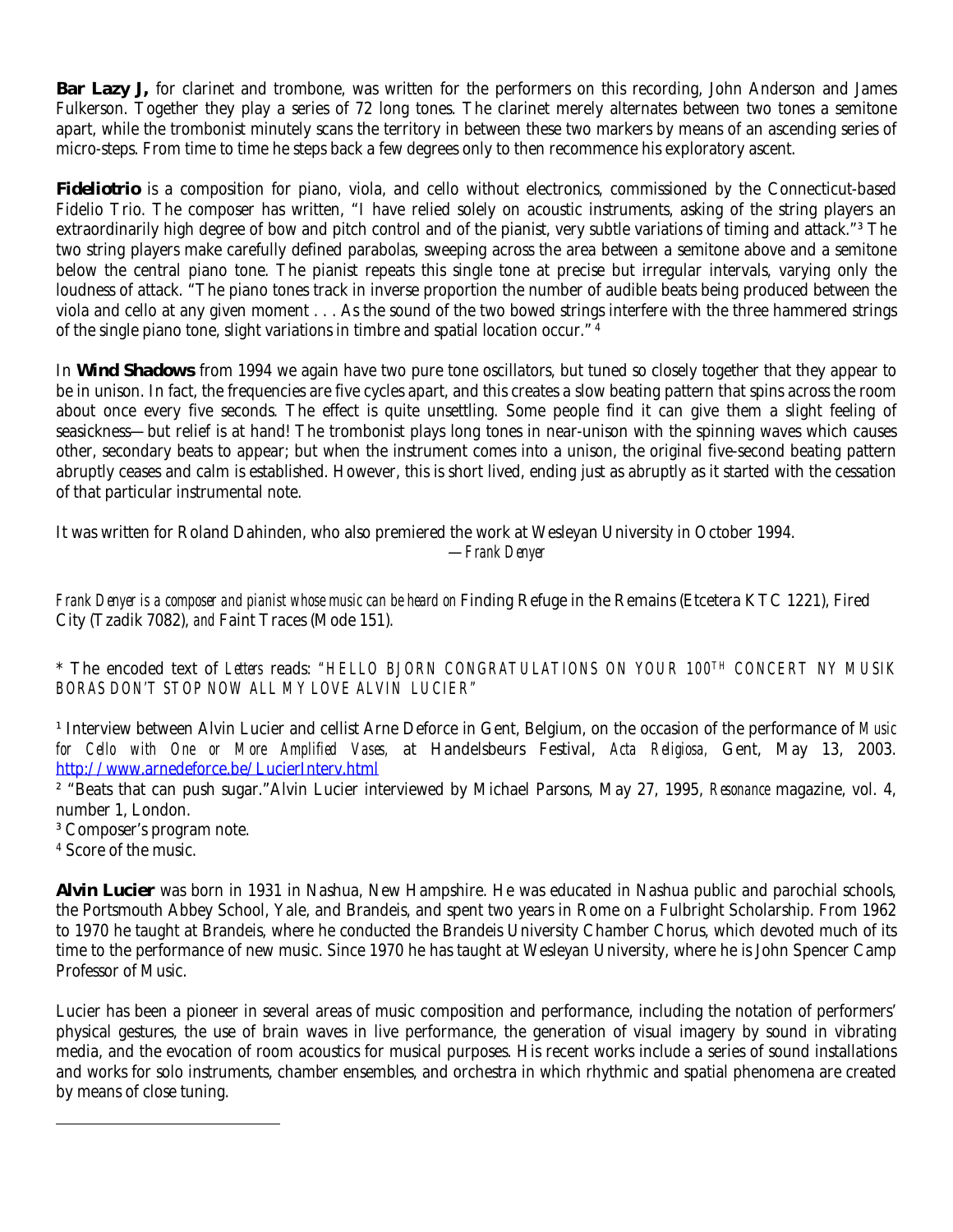Mr. Lucier performs, lectures, and exhibits his sound installations extensively in the United States, Europe, and Asia. He regularly contributes articles to books and periodicals. In 1995, *Reflections/Reflexionen,* a bilingual edition of his scores, interviews, and writings, was published by MusikTexte, Köln. In addition, several of his works are available on Cramps (Italy), Disques Montaigne, Source, Mainstream, Mode, New World, CBS Odyssey, Lovely Music, Nonesuch, and Wergo records.

Alvin Lucier has collaborated with John Ashbery, Sol LeWitt, and Robert Wilson. In 1997 he presented a concert of his works on the Making Music Series at Carnegie Hall. In May 1999, his *Diamonds* for three orchestras was premiered at Prague Spring and in 2001 *Ovals* for small orchestra was premiered at Donaueschingen. In the spring of 2005, his most recent orchestral work, *The Exploration of the House,* was performed in Zankel Hall, New York, by the Orchestra of the S. E. M. Ensemble, Petr Kotik conducting.

Lucier's recent instrumental works include *Ever Present* for flute, saxophone, and piano; *Almost New York* for one flutist with 5 flutes; *Tapper* for solo violin; *Fan* for 4 kotos; and *Kirilics,* for baritone, French horn, and audio oscillators, commissioned by Thomas Buckner. Recent sound installations include *Places,* commissioned by Meet the Composer; *6 Resonant Points Along a Curved Wall,* and *Two Glasses of Water,* currently being shown in a cargo container at the Kunsthaus in Zug, Switzerland. In 2005 Mr. Lucier was Guest Composer at *June in Buffalo*.

**The Barton Workshop** is an Amsterdam-based ensemble founded in 1989 by the American composer-trombonist James Fulkerson. The goal of the ensemble is to perform the leading edge of contemporary music, whether notated or not. The workshop primarily creates "composer portrait" concerts, usually in collaboration with the composers, which provide either an overview or an in-depth representation of a chosen composer's work. The Barton Workshop has collaborated with such composers as Alvin Lucier, Christian Wolff, Nicolas Collins, and Frank Denyer, and has given world and European premieres of works by Galina Ustvolskaya, Henryk Gorecki, Alvin Lucier, James Fulkerson, Jerry Hunt, Frank Denyer, Nicolas Collins, and others.

On the second and fourth Monday of each month during the concert season, The Barton Workshop presents a two-hour concert/Webcast featuring experimental music and solo improvisation. The "workshop/research" aspect of the ensemble, alluded to in our name, is an important feature of the ensemble and is a distinguishing feature in our performances and recordings.

Composer-trombonist **James Fulkerson** has always been associated with performing and championing experimental music and experimental composers. More than one hundred fifty solo works have been composed for him, including two works by the American composer John Cage. He has recorded for Deutsche Grammophon, Nonesuch, Lovely Music, Attacca Babel, Mode Records, New World Records, Tzadik, and Etcetera Records. He has made complete solo CDs of music by John Cage (Etcetera Records KTC 1137) and Christian Wolff (Etcetera KTC 1227), as well as his own *Force Fields and Spaces* (Etcetera KTC 1175).

**John Anderson** studied at the New South Wales Conservatorium (Sydney) and the Sweelinck Conservatorium (Amsterdam). He has played extensively in orchestras and musicals. As a specialist on the bass clarinet, Anderson was a prizewinner in the Gaudeamus Interpreter's Competition. He has performed with ASKO, the Xenakis Ensemble, The Bass Clarinet Collective and Ensemble Modern. He was a founding member of The Barton Workshop, with whom he has recorded extensively, including solo works by John Cage, Jos Kunst, Christian Wolff, and Morton Feldman. He collaborated with Alvin Lucier to develop *In Memoriam Stuart Marshall.*

**Frank Denyer** was born in London in 1943. His early musical training was as a chorister at Canterbury Cathedral and later as a pianist at the Guildhall School of Music in London. In the late sixties he founded and directed the experimental ensemble Mouth of Hermes; through this group his own compositions started to be heard in public in Britain and Europe. In the mid-70s he gave up performing for a time to study ethnomusicology at Wesleyan University in Connecticut, with a special interest in Japanese music. Later he became a Research Fellow in African Music at the University of Nairobi from 1978–81, working intensively with the music of the Pokot. Today he is a Professor of Composition at Dartington College of Arts in the United Kingdom. Since 1990 Denyer has performed with The Barton Workshop: His recordings of the solo piano music and ensemble works of Morton Feldman, Galina Ustvolskaya, Christian Wolff, and John Cage have met with wide acclaim.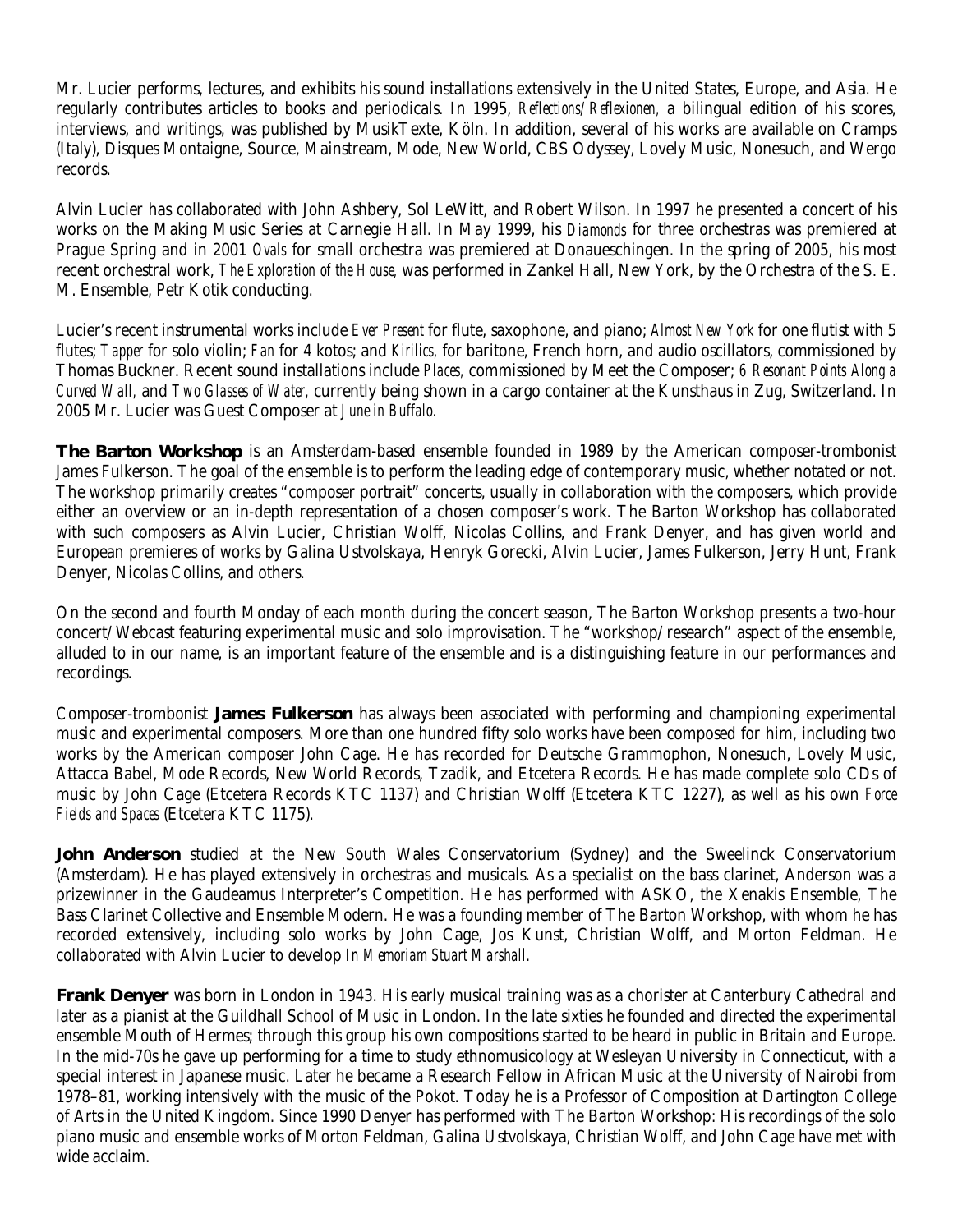**Marieke Keser** graduated in 1994 from the Maastricht Conservatorium, obtaining a degree of Performing Artist in the class of Professor Robert Szreder. In 1989 she took part in the Oscar Back Competition and in 1991 in the International Orpheus Prize for the Interpretation of New Chamber Music in Antwerp. She has taken master classes with Zenon Brzewski, Marina Jaswili, Miroslaw Rusin, Wolfgang Marschner, Theo Olof, and Herman Krebbers. She gives master classes at Goch (Germany). She has appeared many times as a soloist with piano and/or orchestra in the Netherlands, Belgium, Germany, and Poland. Marieke Keser and Frank Denyer have recorded several works for violin and piano by John Cage, Morton Feldman, and Christian Wolff with The Barton Workshop on Etcetera Records.

**Jos Tieman** studied double bass at the Arnhem Conservatory with Henk Guldemond and carried out further studies with Peter Luit. Since 1984 he has been a member of the Residentie Orchestra in Den Haag. He has performed with various ensembles and was a founding member of The Barton Workshop. He has been featured prominently in recordings of John Cage and Christian Wolff by The Barton Workshop, and recently made the highly acclaimed recording of James Tenney's *Beast* for solo double bass for New World Records.

**Judith van Swaay** studied cello with Elias Arizcuren and Dimitri Ferschtmann. She is a member of the Netherlands Ballet Orkest and The Barton Workshop. She played a major role in the first Barton Workshop CD of music by Christian Wolff (Mode Records 69), performing not only the extremely difficult *Stardust Pieces* for cello and piano but also the central female voice role in his *I Like to Think of Harriet Tubman*.

SELECTED DISCOGRAPHY *Bird and Person Dyning.* Cramps CRSCD 111. *Clocker.* Lovely Music LCD 1019. *Crossings.* Lovely Music LCD 1018. *I Am Sitting in a Room.* Lovely Music LCD 1013. *Music for Solo Performer.* Lovely Music VR 1014 (LP). *Music on a Long Thin Wire.* Lovely Music LCD 1011. *Navigations, Small Waves.* Mode Records 124. *Nothing Is Real . . .* Wergo 6660. *Panorama.* Lovely Music LCD 1012. *Sferics.* Lovely Music VR 1017 (LP). *Still and Moving Lines of Silence in Families of Hyperbolas.* Lovely Music LCD 1015. *Still Lives.* Lovely Music LCD 5012. *Theme.* Lovely Music LCD 5011. *Vespers and Other Early Works.* New World Records 80604-2.

#### SELECTED BIBLIOGRAPHY

Gann, Kyle. *American Music in the Twentieth Century*. New York: Schirmer Books, 1998. Holmes, Thom. *Electronic and Experimental Music: Pioneers in Technology and Composition*. 2nd ed. New York: Routledge, 2002. Lucier, Alvin and Douglas Simon. *Chambers*. Middletown, CT: Wesleyan University Press, 1981. Lucier, Alvin. *Reflections/Reflexionen*. Köln: MusikTexte, 1995. Nyman, Michael. *Experimental Music: Cage and Beyond*. 2nd edition. New York: Cambridge University Press, 1999. Sutherland, Roger. *New Perspectives in Music*. London: Sun Tavern Fields, 1994.

Producer: James Fulkerson Engineer: Robert Bosch Digital mastering: Paul Zinman, SoundByte Productions, NYC All compositions were recorded May 12, 2003, in the Maria Minor Kerk in Utrecht, except *Letters* and *Fideliotrio*, which were recorded June 12, 2003, in the Bethanienklooster in Amsterdam. Cover photo: Sarah Simons Cover design: Jim Fox

# **This recording was made possible by a grant from the Francis Goelet Charitable Lead Trust.**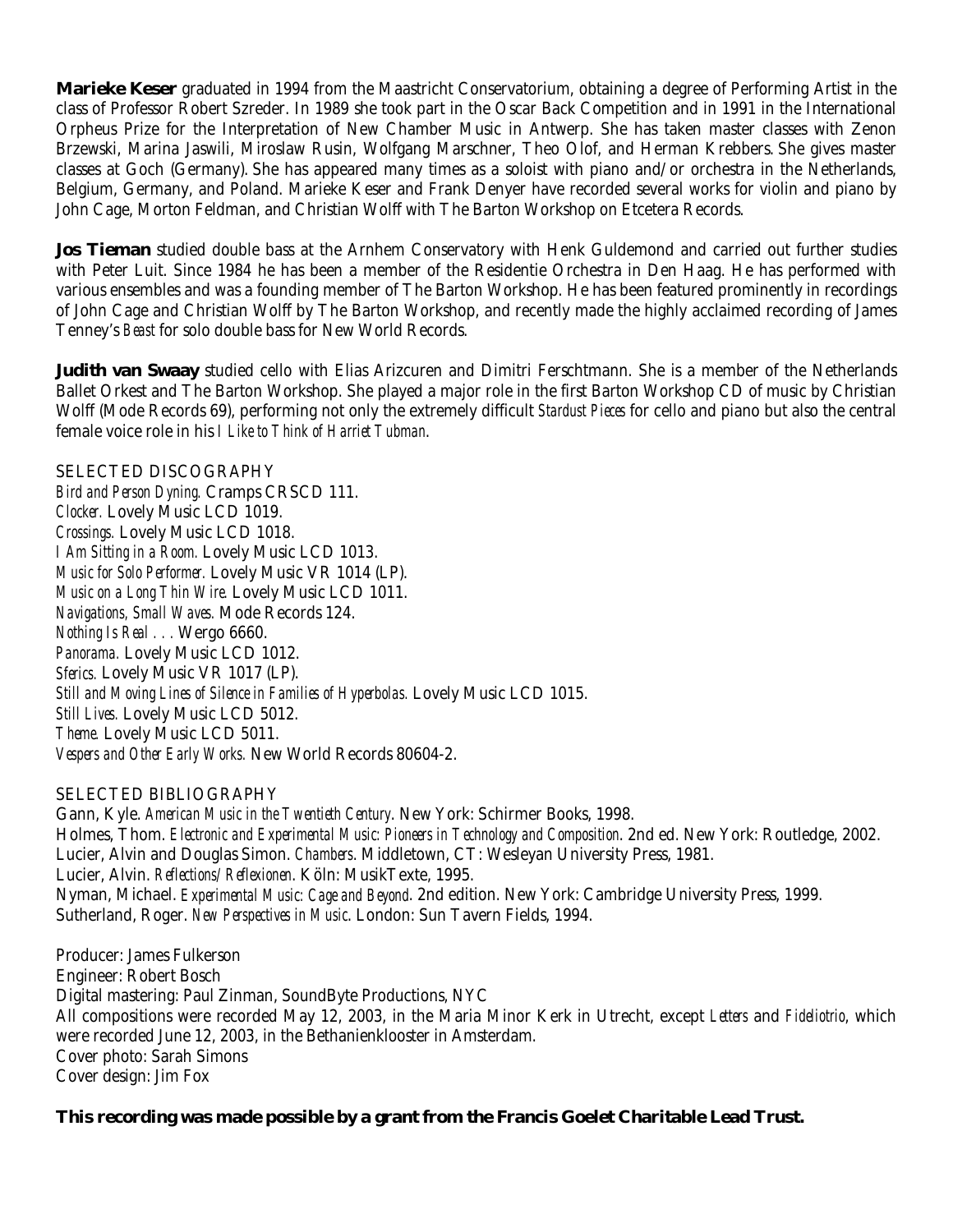#### FOR NEW WORLD RECORDS:

Herman E. Krawitz, President; Lisa Kahlden, Director of Information Technology; Paul M. Tai, Director of Artists and Repertory; Mojisola Oké, Bookkeeper; Dan Parratt, Production Associate.

## RECORDED ANTHOLOGY OF AMERICAN MUSIC, INC., BOARD OF TRUSTEES:

Richard Aspinwall; Milton Babbitt; John Lee Carroll; Thomas Teige Carroll; Emanuel Gerard; David Hamilton; Rita Hauser; Lisa Kahlden; Herman E. Krawitz; Robert Marx; Arthur Moorhead; Elizabeth Ostrow; Cynthia Parker; Larry Polansky; Don Roberts; Marilyn Shapiro; Patrick Smith; Frank Stanton; Paul M. Tai.

### Francis Goelet (1926–1998), Chairman

 $\mathcal{D} \& \mathcal{D}$  2005 Recorded Anthology of American Music, Inc. All rights reserved. Printed in U.S.A.

# **ALVIN LUCIER (b. 1931)**

WIND SHADOWS The Barton Workshop James Fulkerson, Frank Denyer, co-directors 80628-2 (2 CDs)

DISC 1 (TT 59:29) 1. *In Memoriam Stuart Marshall* (1993/rev. 2003)\* 17:52 for bass clarinet and pure wave oscillator John Anderson, bass clarinet

2. *40 Rooms* (1996)\* 15:12 for quintet and digital reverberation system John Anderson, clarinet; Marieke Keser, violin; Judith van Swaay, cello; Jos Tieman, double bass; James Fulkerson, trombone

3. *In Memoriam Jon Higgins* (1984) 19:59 for clarinet and slow sweep pure wave oscillator John Anderson, clarinet

4. *Letters* (1992) 6:00 John Anderson, clarinet; Marieke Keser, violin; Judith van Swaay, cello; Frank Denyer, piano

DISC 2 (TT: 78:12) 1. *Q* (1996)\* 15:20 for quintet and pure wave oscillators John Anderson, clarinet; Marieke Keser, violin; Judith van Swaay, cello; Jos Tieman, double bass; James Fulkerson, trombone

*A Tribute to James Tenney* (1986) 15:33 for solo double bass and pure wave oscillators 2. Part 1 3:08 3. Part 2 3:06 4. Part 3 3:05

- 5. Part 4 3:03
- 6. Part 5 3:11

Jos Tieman, double bass